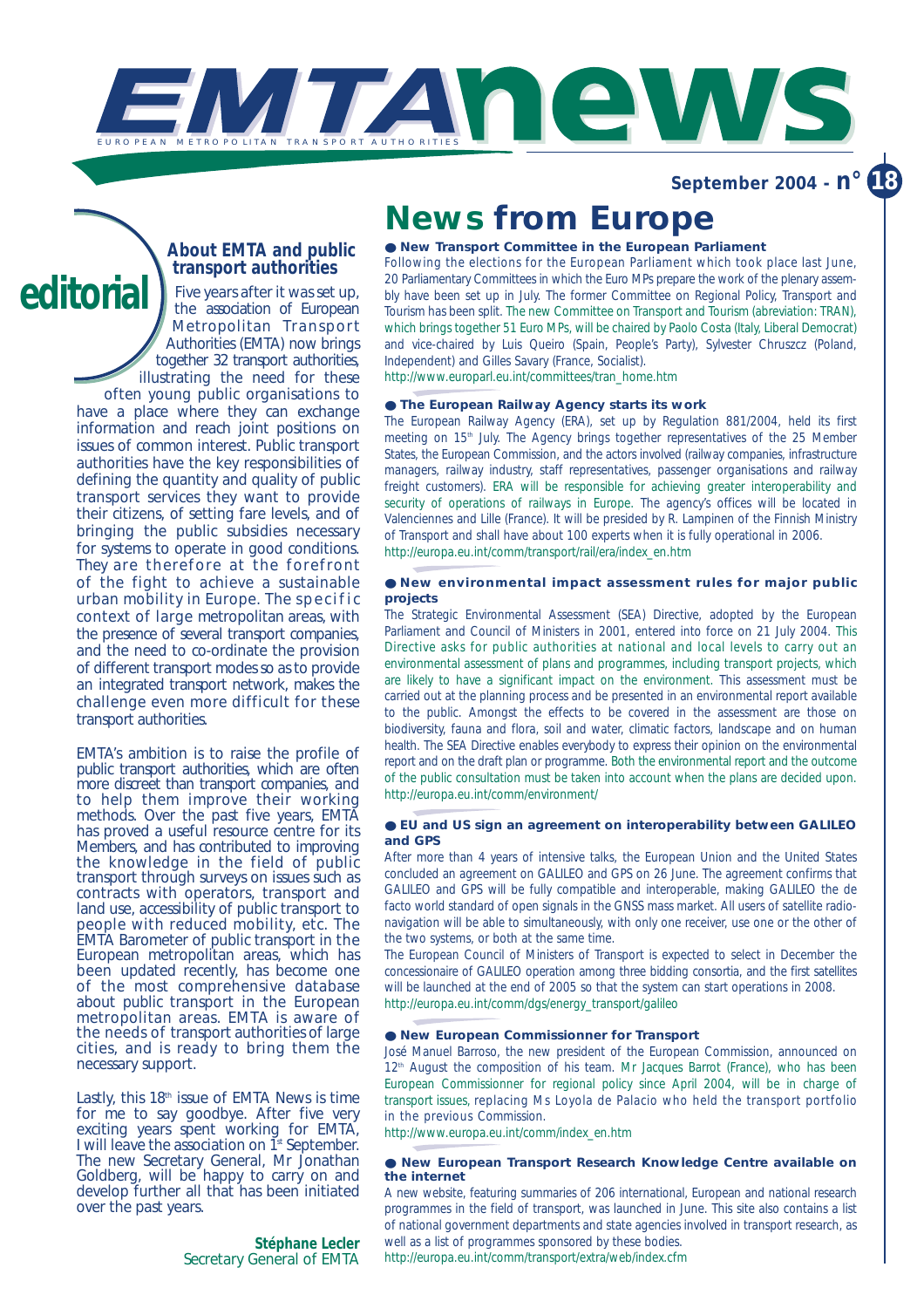# **News from the cities**

#### ● **Free transport by train for BELGIAN employees**

The Belgian Government decided in 2003 that the trip to work by train will be free for employees of the public sector as of 1st March 2004. This decision, whose cost for 2004 is estimated at €15 million, will be extended to private companies in 2005. Companies that will pay for the transport costs of their employees will be granted subsidies by the Government reaching 20% of this cost. www.belgium.be

### ● **First « Passenger day » in BERLIN-**

### **BRANDENBURG** VBB, the regional transport authority in Berlin-

Brandenburg (6 million inhabitants on a 30,000km<sup>2</sup> territory) held on 20<sup>th</sup> June the first "Passenger Day" for users of public transport systems. This initiative aimed to foster the exchange of information between the population, transport companies and public authorities, so as to promote the use of public transport systems. The event, which attracted meet representatives of 17 transport companies, discover new rolling stock, attend debates about mobility, and listen to concerts. www.vbb-online.de

#### ● Green light for new tramway in **EDINBURGH**

Since the closure of its tramway network in 1956, the capital city of Scotland (800,000 inhabitants in the metropolitan area) has seen many attempts to reinstate light rail. But it is only in 2003 that the Scottish Executive formally agreed to fund the construction of a modern tramway network.

The project, which consists in building 3 lines linking the Northern, Western and Southern parts of the metropolitan area with the city centre, is being carried out by Transport Initiatives Edinburgh (*tie*), a private company set up in 2002 by the City of Edinburgh Council. *tie* is also responsible for the implementation of the proposed congestion charging scheme, that shall be unveiled later  $in$  2004

The introduction of a tram system is part of a €2.25 billion Integrated Transport Initiative for South East Scotland. Current projects include the West Edinburgh Bus System (WEBS), also being delivered by *tie*, improvements to bus services, six new Park & Ride facilities and increased provision for cyclists and pedestrians. The aim is to give people a real choice to the private car and, by reducing road congestion, to boost the economic performance of Edinburgh and South East Scotland.

The first two tramway lines that will be built (Northern loop and Western line) will serve major areas like the airport and redevelopment sites along their 31km routes with 33 stations. 13 million passengers are expected to use these two lines every year when they start operations in 2009. The cost of the project amounts to €715 million.

French operator Transdev has been selected by *tie* to build, operate and maintain the tramway network during 15 years.

#### http://tt.tiedinburgh.co.uk

#### ● **DELFI : a national door-to-door journey planner for Germany**

The DELFI system, that aims to provide doorto-door travel information for public transport users in whole Germany, was launched in 1996 by the German Ministry of transport in co-operation with the Länder (regions). A first version of the system was officially presented on 28<sup>th</sup> June. Instead of being a new countrywide journey planner. DELFI connects the existing journey planners of Länder and of DB with each other. DELFI, which is available on the internet sites of the project partners, was developed by the company Inovaplan and relies on exchange of data.

It is hoped that DELFI will facilitate the planning of trips of public transport users, and even attract new passengers. Integrated information between local, regional and national transport networks is indeed a key factor to increase the attractiveness of public transport systems.

It can be noticed that the European project EU-Spirit aims to develop at the European level a similar travel information system offering the calculation of door to door travel itineraries between European cities or regional areas. This system includes all public transport modes from taxi to airplane. Up to now, operators of travel planners from Denmark, Germany and Sweden participate in the project, but all operators of internet based travel planners are invited to join the system and thereby offer additional services to their customers.

www.delfi.de ● www.eu-spirit.com

#### ● **LONDON will invest €4.5 billion into public transport infrastructures over the next 5 years**

The British government released on 20<sup>th</sup> July its White Paper about the future of Transport in the UK by 2030. This document, in line with the Spending Review for 2004/2009, supports the Business Plan of Transport for London of almost €4.5 billion of capital investments for the coming 5 years. This announcement is good news for the Mayor of London, who had asked for increased government funding to meet the challenges of London's fast growing population (+ 300,000 inhabitants since 1990 and 800,000 more expected by 2015). The business community of London had also supported the need for increased investments into public transport infrastructure in the British capital city.

The new projects, that will concern mostly extensions of underground and light rail systems, shall also support London's bid to host the Olympic Games in 2012.

In addition, the government has confirmed the importance of building a new East-West Crossrail link joining west London, Heathrow Airport, and the City of London and Isle of Dogs financial districts that shall start operation in 2012. The funding of Crossrail (total cost estimated at €15 billion) is still not secured, and the government will carry on consultations to find a solution where every actor pays their fair share. This includes the London business community, which could contribute up to €4.5 bn to the project. The government also recommends that the project be carried out by a joint venture between the Department for Transport and Transport for London. A Bill will be submitted to Parliament to take forward the project as soon as possible.

www.tfl.gov.uk ● www.dft.gov.uk

#### ● **The French State will withdraw from public transport organisation in PARIS ILE-DE-FRANCE**

The French Parliament adopted on 30th July a law on devolution of powers from the State to local authorities, which contains a chapter on public transport in the region of Paris Ile-de-France (11 million inhabitants). According to this law, the French State, which currently has the majority of stakes in STIF, the regional public transport authority, will withdraw totally as of 2005. STIF will be presided over by the President of the Regional council, and its new board of directors will comprise representatives of the Region, of the City of Paris, of the other counties of the region, of the Regional Chamber of Trade and Industry, and of local authorities. The State will compensate the Region for the cost of this transfer of power. Besides, the law will bring new competencies to STIF, such as the responsibility of school transport and on-demand services, the definition and the implementation of the urban mobility plan (PDU), and lastly the possibility to carry out infrastructure projects itself.

The law also makes it possible for STIF to devolve some of its competencies, aside from the fare policy, to local authorities, so as to bring decision making closer to the citizens in a large territory of 12,000km<sup>2</sup>. www.stif-idf.fr

● **Metro keeps growing in PORTO and fare integration under way**

One year after the inauguration of its first section (see *EMTA News n°9*), the metro network keeps growing in the second largest Portuguese metropolitan area (1.5 million inhabitants).

The section of 12km (18 stations) inaugurated in December 2002 (Blue line) carried 6 million passengers during its first year of operation, and patronage increased by 30% in the first term of 2004. The line, operated by the French company Transdev, was extended in June before the European football championship to serve the main Campanha train station and the Dragao Stadium. This fully underground extension of 3.5km has 5 stations (cost of infrastructure: €165m).

Besides, works are under way for three other lines (Red, Yellow and Green). A second line (Red) will be inaugurated in October 2004. It will connect the city centre with the Western suburban municipalities of Maia and Matosinhos thanks to a 16.6km line, out of which 9.8km will be shared with the existing Blue line. 5 new stations will be opened on the 6.8km newly built double-track section.

The next one will be the North-South Yellow line that will connect the left bank of Douro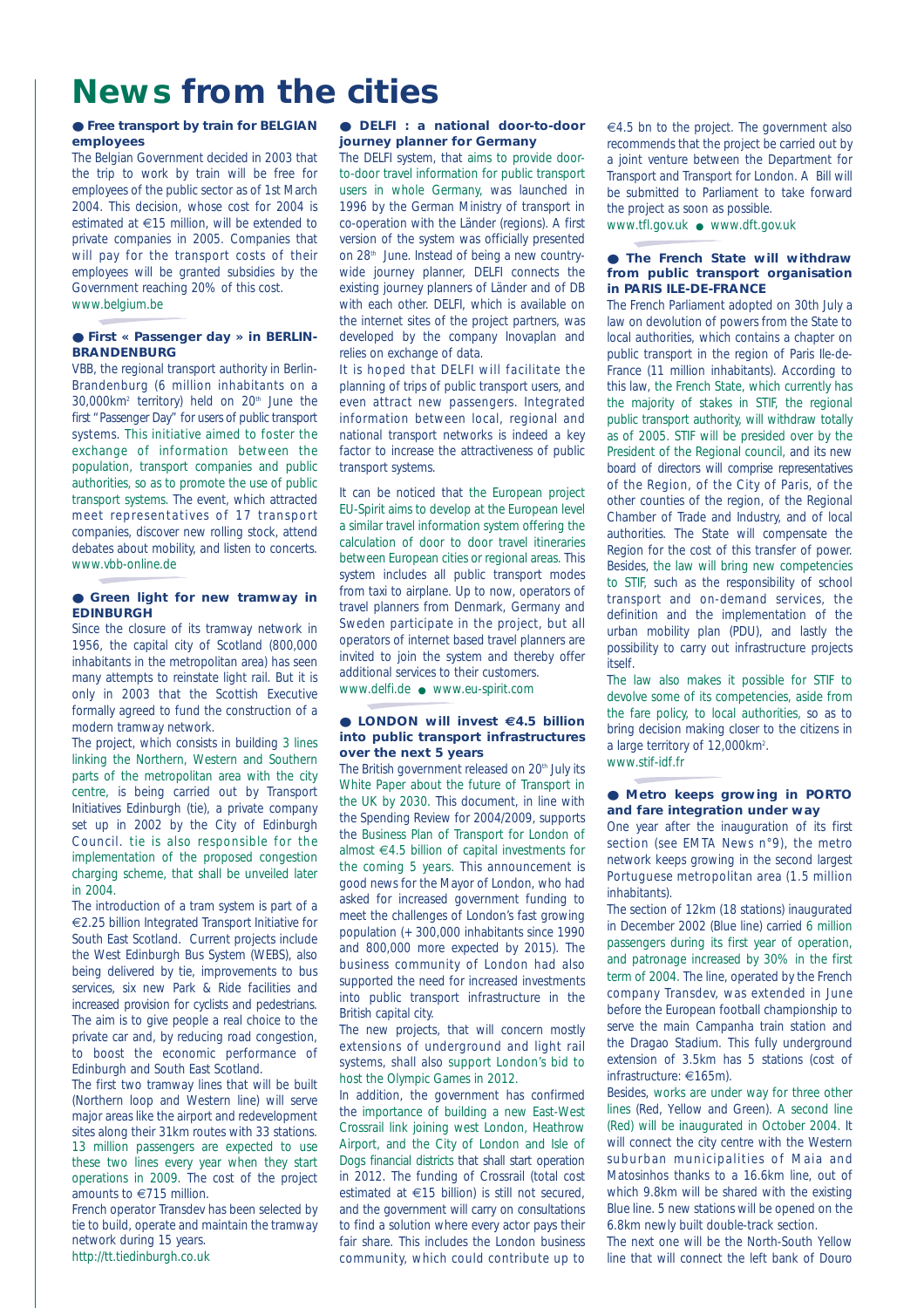River (municipality of Vila Nova de Gaia) with Northern suburbs through the city centre and the metallic Luis I bridge (operations expected for 2005). Some further extensions are foreseen, including one to serve the Airport from the Red line.

When it is completed, the whole network will consist in 7km of underground section, 16km of newly built surface light rail, and 47km of sections of existing suburban railways. The total cost for this first phase will amount to €2.2 billion brought by public authorities.

A second phase comprising 38km of new lines (estimated cost of €800 m) will be launched soon through a public private partnership so as to involve private funds.

The inauguration of the metro also saw the introduction of a contactless smartcard system called *Andante*, that is being progressively extended to the other transport modes of the metropolitan area (buses operated by public operator STCP, private suburban buses, and trains of CP national railways). *Andante* is managed by TIP (Transportes Intermodais do Porto), a company bringing together the operators involved in the project of fare integration. A methodology based on passenger.kms, vehicle.km and the cost of each transport mode has been devised to share revenues between the operating companies. *Andante* is available both as a multi-trip ticket and as a season pass. Both forms are reloadable. *Andante* relies on a zonal system (currently 12 zones), that will be enlarged to cover progressively the whole territory (46 zones ultimately). www.metro-porto.pt

#### ● **New contract for local and regional railways in RHINE-RUHR**

VRR, the public transport authority of the Rhine-Ruhr conurbation (7.2 million inhabitants on a 5,000km2 territory in Germany around Düsseldorf and Essen), signed in July a new contract with DB German railways for the operation of local and regional railway services. The 15-year contract reaches a total value of €6 billion. According to the contract, DB will provide 44 million of regional train.kilometres every year, and half of these services will have to be tendered out by DB at the end of the contract (2018). The contract also covers local S-Bahn railways, that will be operated by DB itself (17 million train.kilometres every year), but that will be tendered out after 2018. DB commits itself to investing €400 million into modernisation of rolling stock during the length of the contract.

13 quality indicators, among them punctuality and information, have been defined in the contract so as to improve the quality of services provided to passengers through financial incentives. It has also been agreed that all trains shall have security staff on board after 7pm.

DB takes the commercial risk, meaning that it will bear any evolution in fare revenues. www.vrr.de

#### ● **Successful fare integration implemented in SEVILLE**

Greater Seville includes 22 municipalities for a

total population of 1.2 million inhabitants. Achieving greater fare integration between the 10 companies operating transport networks on its 1,300km2 territory has been a major objective of the Consorcio de Transportes del Area de Sevilla, the metropolitan transport authority since it was set up in March 2001. On 1<sup>st</sup> October 2002, a first step was implemented with the integration of fares of all metropolitan bus operators with the introduction of a common validation system for magnetic tickets and the launch of 10-trips tickets valid in the whole metropolitan area.

After one and a half year of operation, the decrease in number of passengers witnessed previously has been halted (12.8 million travellers per year). The new integrated fare system has been consolidated and the use of the new tickets is steadily growing.

During this period, 35 new buses have been purchased by bus operators, 23 of which being accessible for passengers with reduced mobility. Simultaneously, an ambitious programme of equipment and signposting of bus stops has been initiated, with the installation of 200 bus shelters and 650 bus stop posts.

Among the most noticeable projects in the short and medium term is the development of SIV, a real-time information system based on GPS technology and GPRS transmission of data.

www.consorciotransportes-sevilla.com

## **News from other continents**

#### ● **Algier is building a metro system**

The capital city of Algeria has a population of 2.6 million inhabitants in the metropolitan area, which tripled since independence in 1962. The incapacity of bus services to cope with this fast growing population and the increasing congestion pushed the Algerian government to formally adopt in 1990 a long term masterplan of development of a metro system. The project consists in 3 metro lines totalling 56km of routes and 54 stations. It was decided to start building one of the three lines, linking the centre with 8 municipalities along a 12.5km route with 16 stations. The construction itself, which was split into two phases, is expected to be completed in 2006, and operations shall start in 2008.

The project is carried out by a public company called EMA (Entreprise du Metro d'Alger), which has been responsible for designing the system and preparing the tendering procedures.

More than 25,000 passengers per hour are expected to travel on this first line, that will be served by six-carriage trains with a commercial speed of 70km/h.

The funding of the project is still not fully secured, but the French government announced a financial support in exchange for the purchase of rolling stock from French manufacturer Alstom (amount of €350 million) and involvement of operating companies RATP and SNCF.

# **News from the companies**

#### ● **Privatisation in sight for DB German Railways ?**

H. Mehdorn, chairman of DB German Railways (€28.2 billion of revenues in 2003), confirmed in June his ambition to privatise the company in 2006, based on the improvement of the financial results of the company in 2003 (loss of € - 177 million vs - 454 million in 2002) and the positive perspectives for 2004.

But a decision reached in May by the Transport Committee of the Bundestag (Lower Chamber of Parliament) asks for DB privatisation to be postponed until the company can make profits over several years and doesn't need public subsidies for its infrastructures any more. www.db.de

### **Agenda**

- **European Mobility Week of the European Union : Safe streets for children** 16-22 September 2004 www.mobilityweek-europe.org
- **A Decade of Regional Railways Revival, What next?**  2nd UITP Regional and Suburban Railway Conference 19-21 September 2004 – Berlin, **Germany** www.uitp.com
- **European Benchmarking project-Launch of the 2nd year**  28 September 2004 – Brussels, Belgium www.transportbenchmarks.org
- **14th EMTA General meeting** 28-29 October 2004 – Sevilla, Spain www.emta.com
- **Towards Sustainable Urban Transport 2nd Conference of the UITP Euroteam :**  25 November 2004 – Brussels, Belgium www.uitp.com